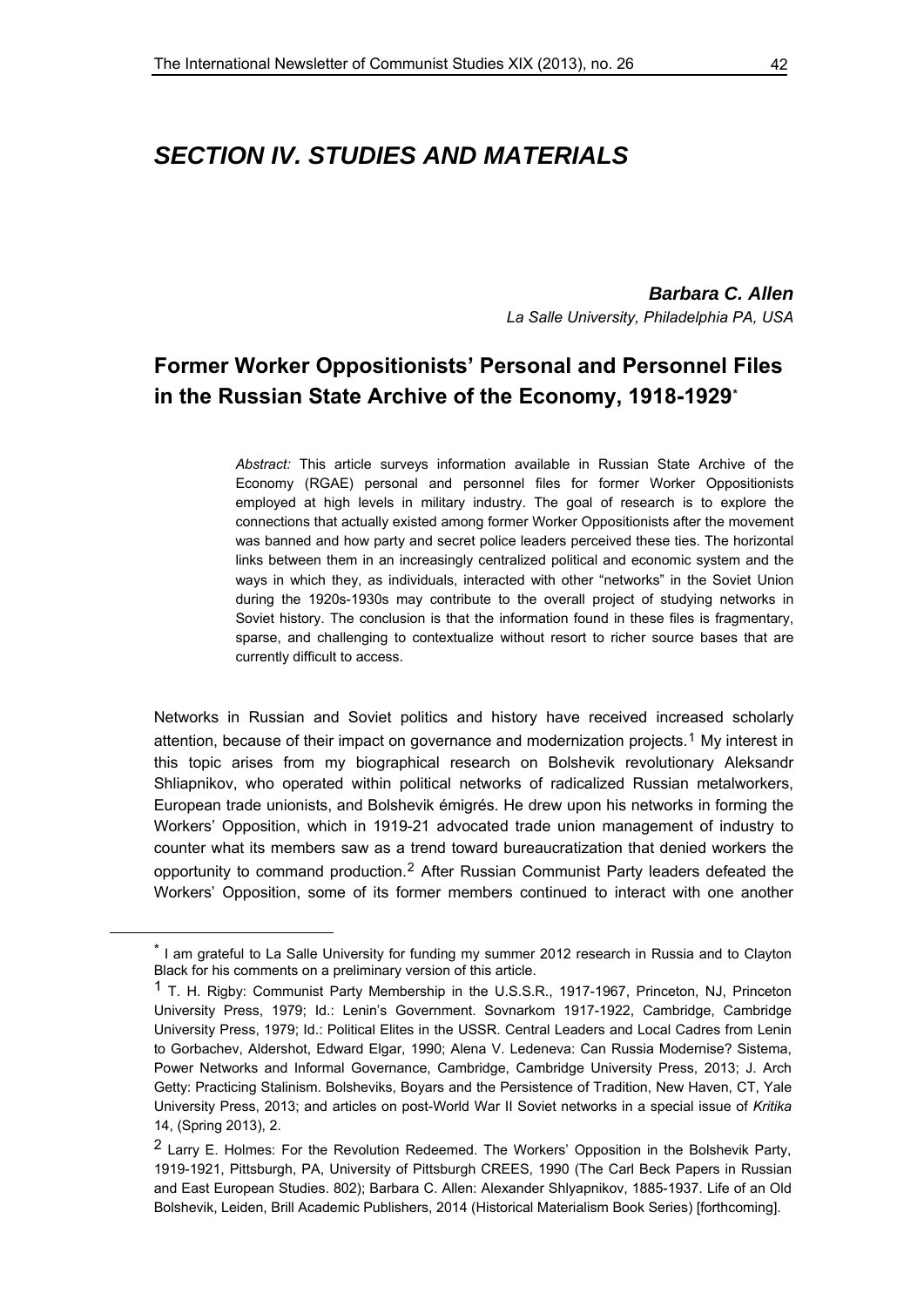socially and through work. Although its key figures were denied leadership posts in trade unions, they held important administrative posts in military industry, metals imports, the state economic bureaucracy, foreign affairs, and the court system. Due to a shortage of personnel, party leaders often had to rely upon former oppositionists in leadership posts. By the mid-1930s, however, most had been purged from the party and many perished during the terror in 1937-1938. Although the NKVD fabricated a case against the Workers' Opposition in 1935-38, none of its leading figures confessed. They were tried secretly and shot. Spurious NKVD charges aside, I am interested in exploring the connections that actually existed among them and how party and secret police leaders perceived these ties. The horizontal links between them in an increasingly centralized political and economic system and the ways in which they, as individuals, interacted with other "networks" in the Soviet Union during the 1920s-1930s may contribute to the overall project of studying networks in Soviet history.

Although the USSR's collapse eliminated many restrictions on archival access in former Soviet states, obstacles remain. $3$  During the 1990s, the relatives of former Worker Oppositionists Shliapnikov and Sergei Medvedev permitted me to read Shliapnikov's and Medvedev's files in the *Soviet Communist Party Control Commission* (KPK) collection in the *Russian State Archive of Socio-Political History* (RGASPI), but a 75-year-limit on access to personal information prevented me from accessing files on other former Worker Oppositionists.[4](#page-1-1) Although the limit has passed for those executed in 1937-38, these files are less accessible now than they were in the early 1990s. Held in a closed military zone near Kazan', where they were evacuated during World War II, the files can no longer be brought physically to Moscow, due to the expense. The files can be digitally copied and transferred to Moscow electronically but at exorbitant cost to individual researchers, who cannot be sure that they are paying for historically significant material that is not duplicated in other collections. In 2012 I consulted brief inventories of the collection and found files listed for many former Worker Oppositionists. Likewise, it is still challenging to access the *Central Archive of the Federal Security Service* (TsA FSB) files relating to arrested former oppositionists. With permission of Shliapnikov's and Medvedev's relatives in 1995, I consulted 14 volumes of the 56-volume case file on the Moscow group of the Workers' Opposition in the TsA FSB.<sup>[5](#page-1-2)</sup> Expiration of the 75-year limit on access to personal information of those executed in 1937-38 may make it possible to access the remaining files without relatives' permission, but this possibility remains untested in relation to the former Worker Oppositionists' files.

Seeking alternative sources of personal information, I examined in summer 2012 the contents of *Russian State Archive of the Economy* (RGAE) personal and personnel files of selected former Worker Oppositionists. $6$  I chose this route because I had earlier found information on personal ties in Aleksandr Shliapnikov's files from his tenure as *Metalloimport* chair in the late 1920s; some of these dealt with favors and recommendations for politically suspect individuals, while others referenced special interest networks in the Soviet economic

<span id="page-1-0"></span><sup>3</sup> Ivo Banac: Silencing the Archival Voice. The Destruction of Archives and Other Obstacles to Archival Research in Post-communist Eastern Europe. In: *Arhivski vjesnik*, 42 (1999), pp. 217-222.

<span id="page-1-1"></span><sup>4</sup> Personal party files of the KPK special archive. Medvedev, Sergei Pavlovich. Shliapnikov, Aleksandr Gavrilovich. RGASPI, fond 589, opis' 3, delo 9102 and 9103.

<span id="page-1-2"></span><sup>5</sup> Case of the Moscow group of the Workers' Opposition, Tsentral'nyi arkhiv Federal'noi Sluzhby Bezopasnosti (TsA FSB), Moscow, R33718, delo 499061, 56 vols.

<span id="page-1-3"></span> $6$  I use "personal" for "lichnyi" and "personnel" for "litsevye" and for "lichnyi sostav."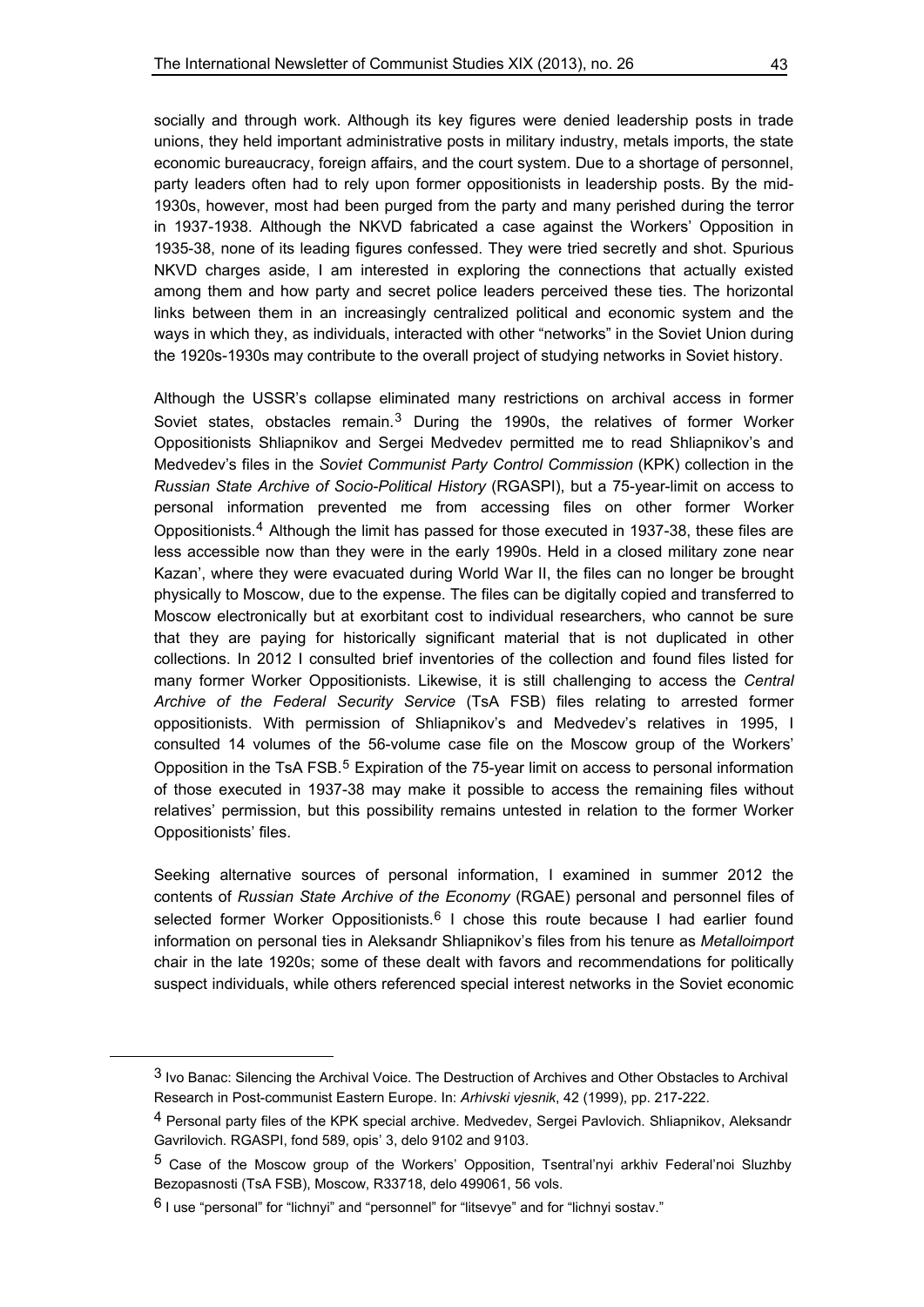administration and foreign trade missions that may have been shaped by political differences.<sup>[7](#page-2-0)</sup>

Given the significant presence of former Worker Oppositionists in the administration of military industry, most likely due to their metalworking expertise, I chose to examine their personal files first in this sector, concentrating my work in RGAE. The personal files I consulted seem to have been unavailable to historians who wrote in the early 1990s about the NEP-era economy. Although the files were accessible to historians working more recently, their published monographs and document collections on the economics, high policy, and institutional history of Soviet military industry dwell little on personal ties.[8](#page-2-1)

The RGAE military industry personal files' contents and usefulness as sources vary, but all reflect individual administrators' priorities for document preservation. Nevertheless, it would be erroneous to ascribe a high degree of significance to such sources for understanding former Worker Oppositionists' views on the evolving Soviet system and their places within it. After all, they did not regard the documents as sufficiently sensitive to carry with them when they left their positions. Moreover, many files are brief. While the contents of personal files vary, personnel files are generally lists of names of people and their positions, the departments in which they worked, and orders relating to hiring, transfers, pay, etc.

Gomzy, the *State Machinebuilding Trust*, employed a number of former Worker Oppositionists. In its collection, most personal files had fewer than 20 pages and many were under ten. Some important figures do not seem to have personal files preserved in the Gomzy fond (ex. A. E. Vasilev, a Worker Oppositionist who chaired Gomzy in 1921). The file of Aleksandr Tolokontsev (188[9](#page-2-2)-1937) was longer than many at 75 pages.<sup>9</sup> Tolokontsev had emerged from the Petrograd factory committees after 1917 to become chair of the *Central Board of Artillery Factories*, a member of the *All-Russian Council of the Economy* (VSNKh) and a leading figure in the Metalworkers' Union. He served as Gomzy chair from 1922-27. Despite his leading role in the Workers' Opposition, Tolokontsev enjoyed Stalin's support to become a party Central Committee (CC) candidate member in 1924. From 1925-34 he was a full party CC member and director of military industry.<sup>[10](#page-2-3)</sup> Tolokontsev's career, however, entered troubled waters in March 1929, when the secret police (OGPU) claimed to have discovered "a counterrevolutionary organization" with allegedly deep roots in military industry. Submitting his resignation, Tolokontsev nevertheless identified logical inconsistencies in the accusations and argued that the investigation constituted "wrecking." Tolokontsev's resignation was not accepted, but he lost some policy making authority. He

<span id="page-2-0"></span><sup>7</sup> Metalloimport collection, Rossiiskii gosudarstvennyi arkhiv ekonomiki (RGAE), Moscow, fond 8346, opis' 1, delo 6, listy 21-24; delo 26, listy 53-57; delo 38.

<span id="page-2-1"></span><sup>8</sup> David Shearer: Industry, State, and Society in Stalin's Russia, 1926-1934, Ithaca, NY, Cornell University Press, 1996; Andrei Sokolov: Ot voenproma k VPK. Sovetskaia voennaia promyshlennost'. 1917 - iiun' 1941 gg., Moskva, Novyi khronograf, 2012.

<span id="page-2-2"></span><sup>9</sup> RGAE, 1637/2/851.

<span id="page-2-3"></span><sup>10</sup> Questionnaires dated 20.9.1922, 22.1.1924, 17.1.1925, RGAE, 1637/2/851, 1-2, 5, 7, 9; Evan Mawdsley and Stephen White: The Soviet Elite from Lenin to Gorbachev. The Central Committee and its Members, 1917-1991, Oxford, Oxford University Press, 2000, p. 39; A. A. Chernobaev: Na prieme u Stalina. Tetradi (zhurnaly) zapisei lits, priniatykh I. V. Stalinym (1924-1953 gg.), Moskva, Novyi khronograf, 2008, pp. 773-775; G. M. Adibekov e.a. (eds.): Politbiuro TsK RKP(b)-VKP(b) i Komintern. 1919-1943 gg. Dokumenty*,* Moskva, ROSSPEN, 2004, p. 889; Iu. V. Goriachev: Tsentral'nyi Komitet KPSS, VKP(b), RKP(b), RSDRP(b), 1917-1991. Istoriko-biograficheskii spravochnik, Moskva, Parad, 2005, pp. 13, 16, 18, 21, 395; K. M. Anderson et al. (eds.): Stenogrammy zasedanii Politbiuro TsK RKP(b)-VKP(b). 1923-1928 gg. v trekh tomakh, Moskva, ROSSPEN, 2007, vol. 1, p. 929.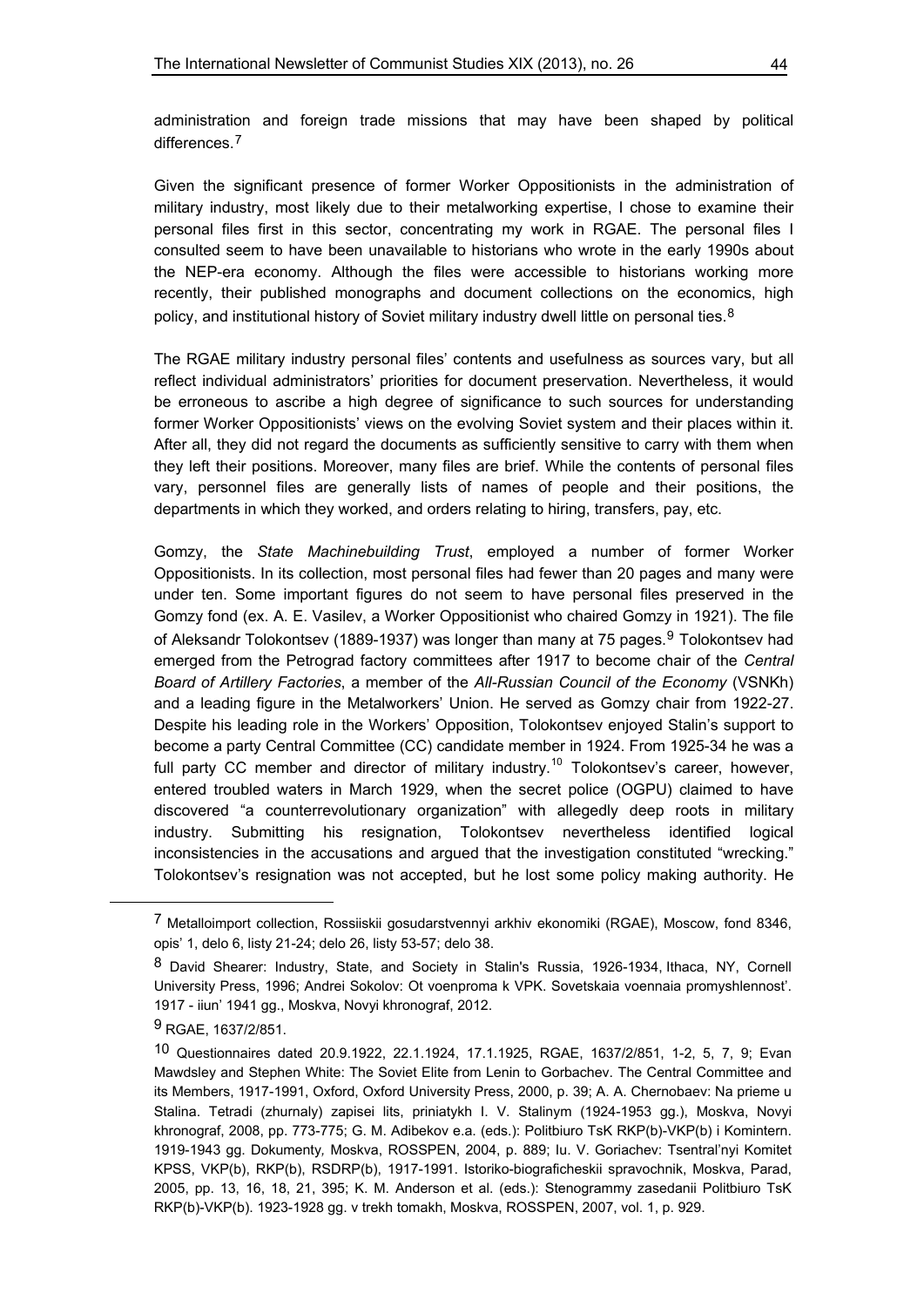only lost his top posts after the 1933 party purge; by the time of his arrest, he had been demoted to the position of a factory director in the Urals. He and many other military industry leaders perished during Stalin's Terror.<sup>[11](#page-3-0)</sup>

Tolokontsev's personal file in the Gomzy collection includes biographical questionnaires; excerpts from VSNKh protocols on his work assignments; documents on pay, housing, work trips abroad; and newspaper articles referencing his work assignments. When he left Gomzy to become VSNKh chief of military industry, he wrote a report on his work as Gomzy chair and kept a copy in his personal file.<sup>[12](#page-3-1)</sup>

Of greater interest are Tolokontsev's personal folders from the period when he chaired the *Chief Military Industry Board*; these files date to 1927-29 and include material of a sensitive nature and correspondence alluding to personal acquaintances. A number of documents is related to Lenin factory no. 40 in Kazan. Kozlovskii, the factory director, reported on retooling the factory, referenced Tolokontsev's refusal to allow him to enroll in the Industrial Academy, and recommended as the leader of the chemistry industry's trust A. M. Zharko, who would satisfy the trust's staff and the central committee of the Chemists' Union. Kozlovskii mentioned Germans working or consulting at his factory and sought permission to pay overtime in dollars to a certain German engineer-consultant. Other materials in this file included:

1) copies of official correspondence between soviet and OGPU administrations regarding work delays at Lenin factory no. 40, shortages of seasonal workers and timber, and the need to change guards;

2) Tolokontsev's note to the Soviet trade representative in Germany, about assisting factory no. 40's director and chief chemist during their trip to Germany;

3) a December 1927 letter to Tolokontsev from Sovnarkom chair Aleksei Rykov regarding the poor performance of military industry, requesting that Tolokontsev study this problem and present ideas;

4) a copy of a letter from Tolokontsev to *Soviet Central Executive Committee* chair Avel' Enukidze in December 1927 requesting reconsideration of the case of the arrested engineer Bernatskii (of Roshal'skii powder factory) who was exiled to Solovki in July 1927; Tolokontsev offered his opinion that the case arose on the basis of personal conflicts and suggested that Bernatskii could be freed because he was a necessary specialist;

5) memos related to the work of Soiuzzoloto;

6) a May 1928 memo to OGPU chief Genrikh Iagoda from Tolokontsev concerning an engineer named Povarnin whom Tolokontsev wanted to employ;

7) a July 1928 request (copy) from Tolokontsev to VSNKh presidium member Postnikov for more flexible military industry deadlines due to the "weakening of the engineering-technical staff" (a subtle reference to the purges of engineers and technicians that year).

Of a more personal nature was a long letter from former Worker Oppositionist N. Kopylov (with supplementary letters and reports, all marked "top secret") about charges against him of incompetence in his work at the Soviet trade mission in France. Acknowledging that Tolokontsev was not directly involved, he nevertheless hoped on the basis of their personal acquaintanceship that Tolokontsey would help restore Kopyloy's damaged reputation.<sup>[13](#page-3-2)</sup>

<span id="page-3-2"></span><span id="page-3-1"></span><span id="page-3-0"></span><u>.</u>

<sup>11</sup> Sokolov, Ot voenproma k VPK, pp. 101-104, 373.

<sup>12</sup> RGAE, 1637/2/851.

<sup>13</sup> RGAE, 2097/1/702, 1-102.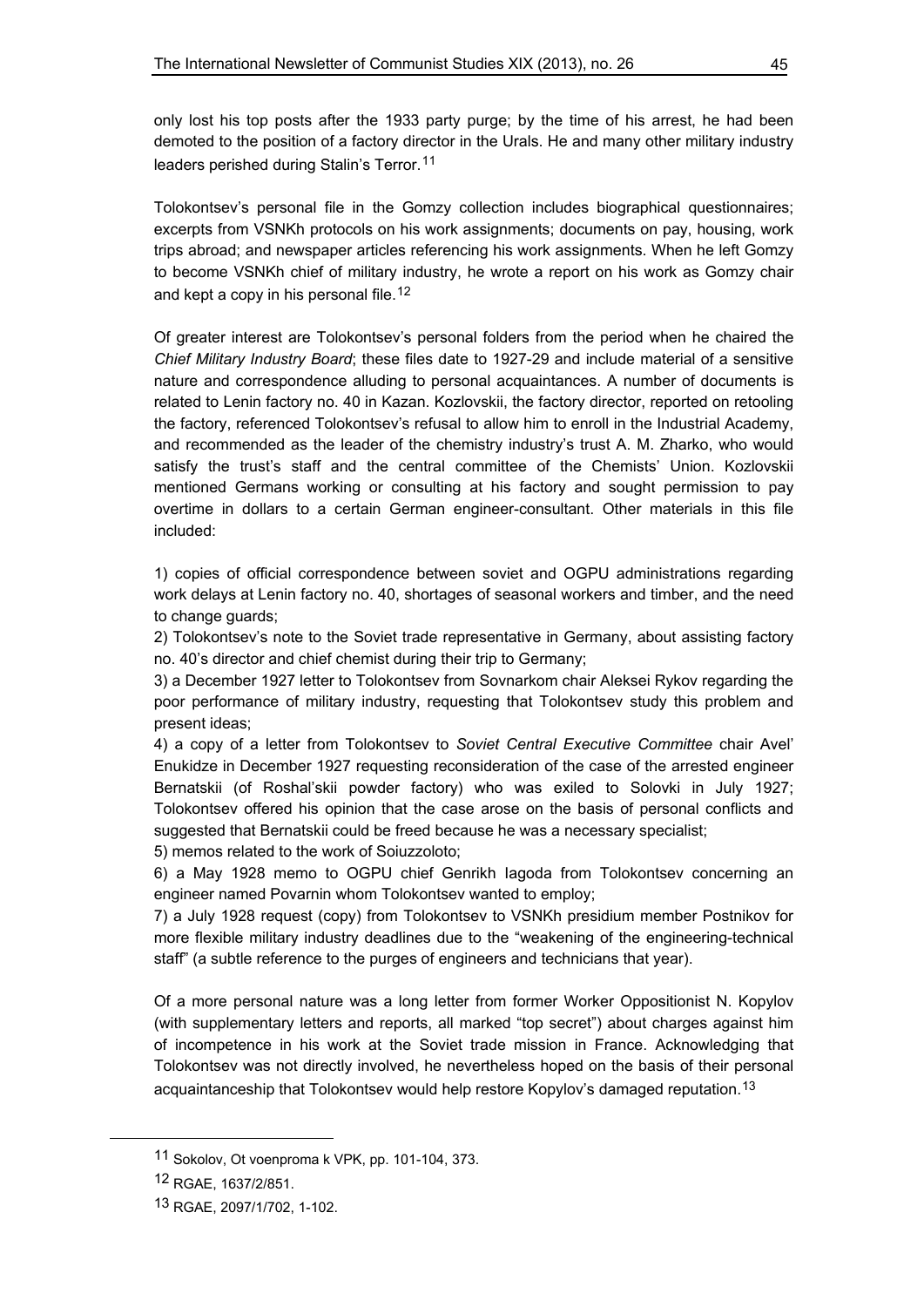Tolokontsev preserved the list and the sealed envelope.[14](#page-4-0)

Tolokontsev preserved miscellaneous documents about worker unrest. The director of the Bolshevik factory in Leningrad wrote to him about unrest among workers over wage delays that led to a two-hour work stoppage. The Military Chemical Trust chair wrote in October 1928 about a 1½ day strike by construction workers at Shostenskii factory no. 9 to protest insufficient supplies and financing. Tolokontsev also preserved some top secret reports and corrections to draft decrees; among these was a May 1927 report from him to the *Council of Labor and Defense* (STO) on the first five-year-plan as it related to military industry. Finally, there was material related to Tolokontsev's offer to resign his post due to the OGPU's discovery of a "wrecker" organization in military industry. These documents included a copy of Tolokontsev's April 1929 report to the Politburo on his accomplishments and goals still unmet. This was accompanied by a copy of the VSNKh presidium's decision supporting Tolokontsev. In close proximity to these documents in the file was a list of arrested military specialists, some of whose names corresponded to those in a sealed envelope (which an

*Central Artilleries Board* commissar Iakov Kubyshkin, a former Worker Oppositionist, compiled a thick file of more than 350 pages, including documents about the unjustified layoff of a qualified engineer, a strike at Tula Armaments factory in summer 1918, worker requests for back pay, excerpts from Metalworkers' Union protocols discussing the Tula strike, a manifesto from Left SRs and the Union of Maximalists calling on workers to stop the strike and copies of Kubyshkin's reports on worker discipline and how factory leadership was organized and operated.[15](#page-4-1) But these materials, like those in Tolokontsev's files, lack clear contextualization.

archivist opened for me) containing oaths sworn in May 1923, promising to observe secrecy regarding new production of armaments. But there is no explanation provided as to why

Aside from the problem of contextualization is that some files only provide scanty information. For Mikhail Mikhailov, a mid-level Worker Oppositionist, there was a 16-page file encompassing his work for July and August 1922. It included a biographical form and documents on his transfer into the reserves from having managed aviation factory no. 4, transfer of the factory's management to a new person, his request for vacation time, and correspondence on a new work assignment.<sup>[16](#page-4-2)</sup> In D. F. Budniak's 46-page personal folder are mainly documents relating to a four-month trip by Budniak and other military industry leaders and specialists to Europe and America in early 1930. The file includes a 1929 agreement between Gomzy and the German firm Krupp about technical aid.[17](#page-4-3) Arrested in 1937-8 as Red Army commander Mikhail Tukhachevskii's accomplice, Budniak perished in the Terror.[18](#page-4-4) S. I. Maslennikov's personal folder has ten pages, six of which relate to Boikov, a metalworker purged in 1929 from the Cartridge-Fuse *(patronno-trubochnyi)* trust party cell, accused of being influenced by counterrevolutionaries and of "insulting party members in the presence of nonparty staff." Boikov blamed a coworker who had been in Gavril Miasnikov's Workers' Group for casting suspicion on him in order to advance his own career. Boikov was

<span id="page-4-0"></span><sup>14</sup> RGAE, 2097/1/842, 1-140.

<span id="page-4-1"></span><sup>15</sup> RGAE, 2097/6/9.

<span id="page-4-2"></span><sup>16</sup> RGAE, 2097/8/1526.

<span id="page-4-3"></span><sup>17</sup> RGAE, 2097/1/1044.

<span id="page-4-4"></span><sup>18</sup> Sokolov, Ot voenproma k VPK, p. 373.